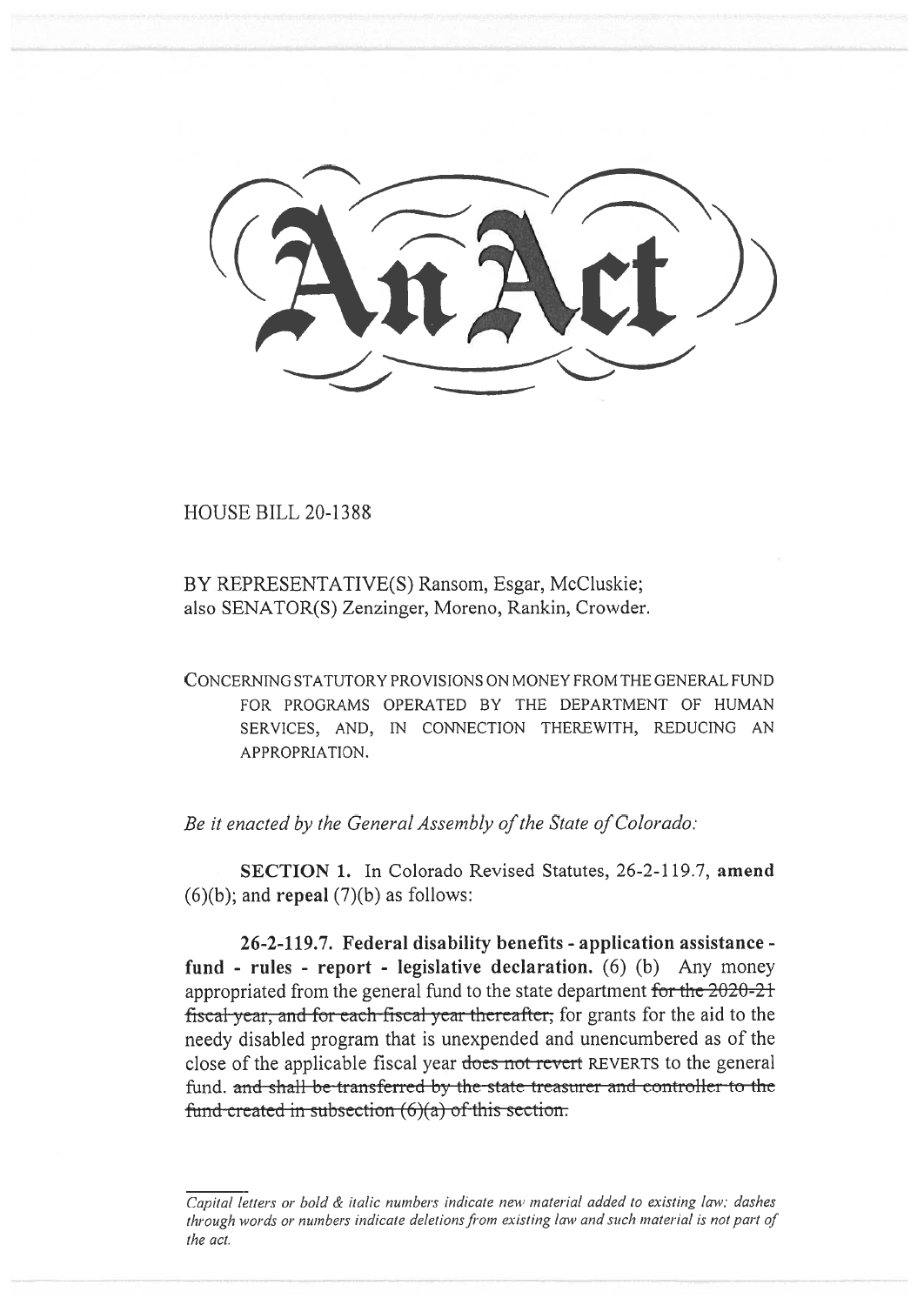(7) (b) For any fiscal year in which the money in the fund is insufficient, the general assembly shall appropriate money from the general fund to the state department for the purposes described in this section.

SECTION 2. In Colorado Revised Statutes, 26-2-108, repeal as added by House Bill 20-1100 (3) as follows:

26-2-108. Granting of assistance payments and social services rules. (3) The child support collection fund, referred to in this section as the "fund", is hereby created in the state treasury. The state treasurer shall transfer any unexpended and unencumbered money appropriated to the state department for the implementation of this section at the end of each fiscal year to the fund. The state treasurer shall credit all interest and income derived from the deposit and investment of money in the fund to the fund. Subject to annual appropriation by the general assembly, the state department may expend money from the fund for the implementation of this section

SECTION 3. In Colorado Revised Statutes, 26-6.9-102, amend  $(4)(b)$ ; and **repeal**  $(4)(a)$  as follows:

26-6.9-102. Child care services and substance use disorder treatment pilot program - created - purposes - eligibility - evaluation - funding - rules. (4) (a) For each of the  $2019-20$ ,  $2020-21$ , and  $2021-22$ fiscal years, the general assembly shall appropriate five hundred thousand dollars from the general fund to the state department to implement the pilot program described in this article 6.9. Any money appropriated for the pilot program in the 2019-20 or 2020-21 fiscal year that remains unexpended and unencumbered at the end of either fiscal year is further appropriated to the state department for the following fiscal year for purposes of the pilot program. The state treasurer shall transfer any money that is unexpended and unencumbered at the end of the 2021-22 fiscal year to the high-risk families cash fund, created in section 27-80-119. Such money does not revert to the general fund.

(b) The state department may use a portion of the ANY money annually appropriated for the pilot program to pay the direct and indirect costs incurred to administer the pilot program, not to exceed ten percent of the annual appropriation.

PAGE 2-HOUSE BILL 20-1388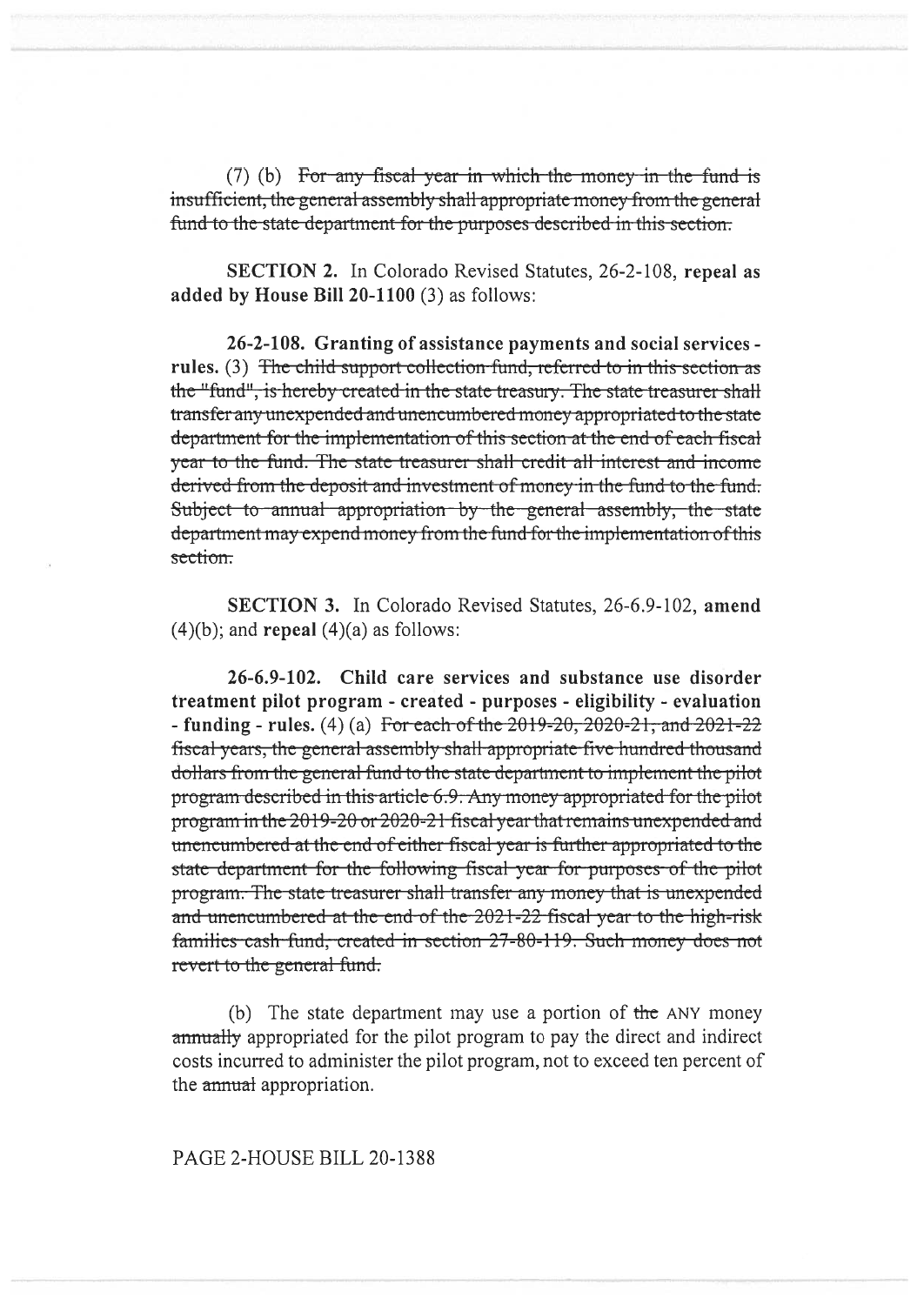**SECTION 4.** In Colorado Revised Statutes, 27-80-123, repeal (3) as follows:

27-80-123. High-risk families cash fund - creation - services provided - definition - report. (3) (a) The state treasurer shall transfer to the fund any money appropriated by the general assembly for the "Children" and Youth Mental Health Treatment Act", pursuant to article 67 of this title 27, and for the treatment of pregnant women pursuant to section 25.5-5-309; that remains unencumbered and unexpended at the end of each fiscal year. Such money does not revert to the general fund.

 $(b)$  The state treasurer shall transfer to the fund any money appropriated by the general assembly for the "Increasing Access to Effective Substance Use Disorder Services Act", pursuant to section 27-80-107.5, that remains unencumbered and unexpended at the end of the second year of the two-fiscal-year spending authority. Such money does not revert to the general fund.

SECTION 5. Appropriation - adjustments to 2020 long bill. (1) To implement this act, appropriations made in the annual general appropriation act for the 2020-21 state fiscal year to the department of human services for use by adult assistance programs are adjusted as follows:

(a) The general fund appropriation for administration is decreased by \$165,149, and the related FTE is decreased by 0.1 FTE; and

(b) The general fund appropriation for the disability benefits application assistance program is decreased by \$3,589,850.

(2) To implement this act, the general fund appropriation made in the annual general appropriation act for the 2020-21 state fiscal year to the department of human services for use by the office of early childhood for the child care services and substance use disorder treatment pilot program is decreased by \$500,000 and the related FTE is decreased by 0.6 FTE.

**SECTION 6. Effective date.** This act takes effect upon passage; except that section 2 of this act takes effect on the effective date of this act or House Bill 20-1100, whichever is later.

## PAGE 3-HOUSE BILL 20-1388